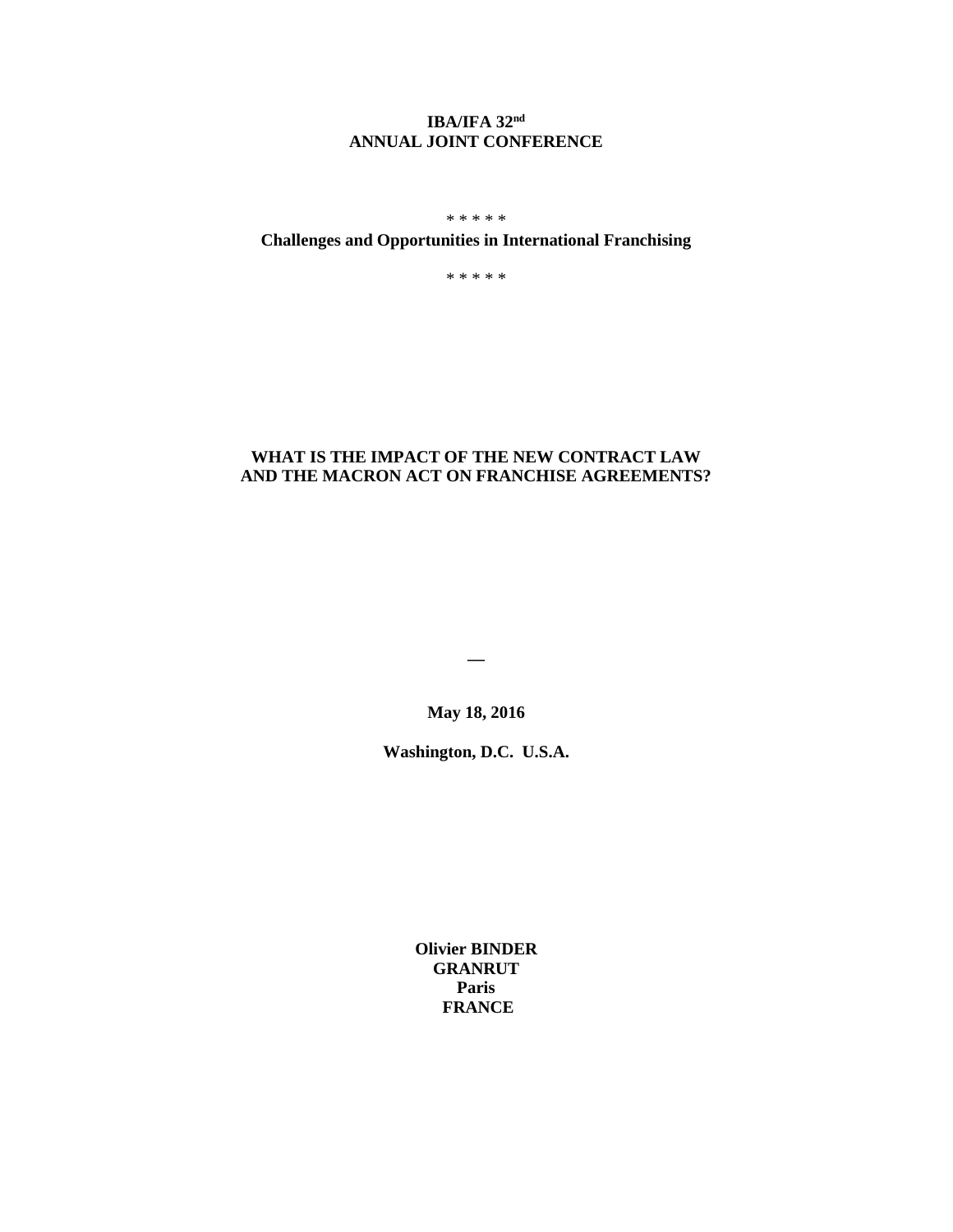# **TABLE OF CONTENTS**

| 1. |                                                                                         |                                                                                                                                                              |                                                                              |  |
|----|-----------------------------------------------------------------------------------------|--------------------------------------------------------------------------------------------------------------------------------------------------------------|------------------------------------------------------------------------------|--|
|    | 1.1                                                                                     | A mandatory uniform term applicable to all contracts between the<br>affiliate/franchisee operating as a retailer and a commercial-distribution network to    |                                                                              |  |
|    | 1.2                                                                                     | Post-term non-competition clauses contained in franchise agreements will be on<br>principle deemed null and void: to be valid, they require fulfillment of 4 |                                                                              |  |
| 2. | The Order dated February 10, 2016 reforming contract law: the expected consequences for |                                                                                                                                                              |                                                                              |  |
|    | 2.1                                                                                     |                                                                                                                                                              |                                                                              |  |
|    | 2.2                                                                                     | An extended opportunity for the Courts to interfere in order to rebalance a                                                                                  |                                                                              |  |
|    |                                                                                         | (i)                                                                                                                                                          | Acceptance of Court-ordered amendment on the grounds of hardship3            |  |
|    |                                                                                         | (ii)                                                                                                                                                         | Extension of the censure of unfair terms: deletion of clauses creating a     |  |
|    |                                                                                         |                                                                                                                                                              | The scope of review of significant imbalance: restriction to adhesion        |  |
|    |                                                                                         |                                                                                                                                                              |                                                                              |  |
|    |                                                                                         |                                                                                                                                                              | The rules of review of significant imbalance: the beneficiaries of the right |  |
|    |                                                                                         |                                                                                                                                                              |                                                                              |  |
|    |                                                                                         |                                                                                                                                                              | The recommendations for the franchisor to avoid a characterization of        |  |
|    | 2.3                                                                                     |                                                                                                                                                              |                                                                              |  |
|    |                                                                                         |                                                                                                                                                              |                                                                              |  |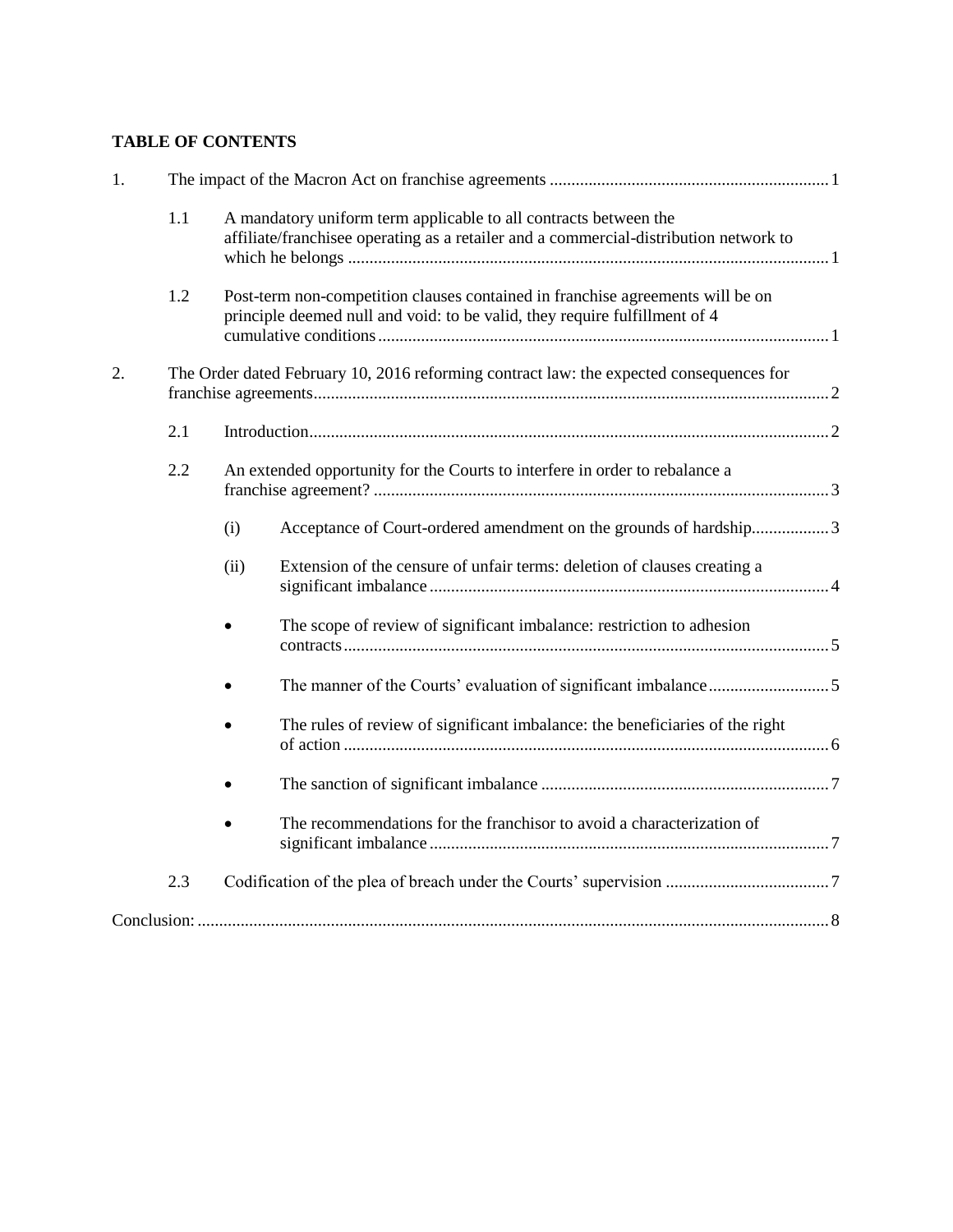#### <span id="page-2-0"></span>**1. The impact of the Macron Act on franchise agreements**

The "Macron Act", recently passed in to law on August 6, 2015, provides a patchwork of many new sectoral regulations favoring the liberalization of the French economy. Among 308 articles and in addition to amendments regarding supplier/distributor relations (maximum payment term to be set at 60 days from the date of invoicing; specific form of single annual agreement between suppliers and wholesalers), the Act adds two new articles to the French Commercial Code (L.341-1 and L.341-2), applicable to contracts between the operator of a retail business and a commercial-distribution network to which he belongs.

The two main points are the following:

### <span id="page-2-1"></span>**1.1 A mandatory uniform term applicable to all contracts between the affiliate/franchisee operating as a retailer and a commercial-distribution network to which he belongs**

Franchise agreements, related agreements and any distribution agreement that includes an exclusive or quasi-exclusive clause, are subject to Article L.341-1 of the French Commercial Code, which provides that "*all contracts (i) concluded between a person making available to an operator of a retail business a trade name, a trademark or a store brand in consideration of an exclusive/quasi-exclusive commitment and* (ii) "*the shared purpose of which is the operation of one or several retail outlets which include clauses which are liable to limit the freedom of the outlet's operator to carry on his business*", shall all have the same expiry date.

This mandatory uniform term has been adopted in order to enable the retail-business operator to join another distribution network if he so wishes. Thus, as a direct consequence of this "legal indivisibility", is that if one of the agreements is terminated, all of the other agreements binding this operator, are automatically terminated on the same date. However, this "termination contagion effect" does not apply to (i) commercial leases, and to (ii) participative franchise agreements (agreements in which the franchisor owns a stake in the franchisee's or master franchisee's holding company).

## <span id="page-2-2"></span>**1.2 Post-term non-competition clauses contained in franchise agreements will be on principle deemed null and void: to be valid, they require fulfillment of 4 cumulative conditions**

According to Article L.341-2 of the French Commercial Code, post-term non-competition clauses (including non-affiliation clauses) included in franchise agreements, will be deemed null and void (with few strict exceptions as explained below).

However, this kind of covenant applying after expiry or termination of a franchise agreement remains valid, provided that the following cumulative conditions are fulfilled:

- it relates to goods or services competing with those to which the agreement relates;
- it is limited to the premises where the franchisee conducted its business during the franchise agreement;
- it is essential for the protection of substantial, secret and specific know-how belonging to the franchisor; and
- its duration does not exceed one year from the expiry or termination of the agreement.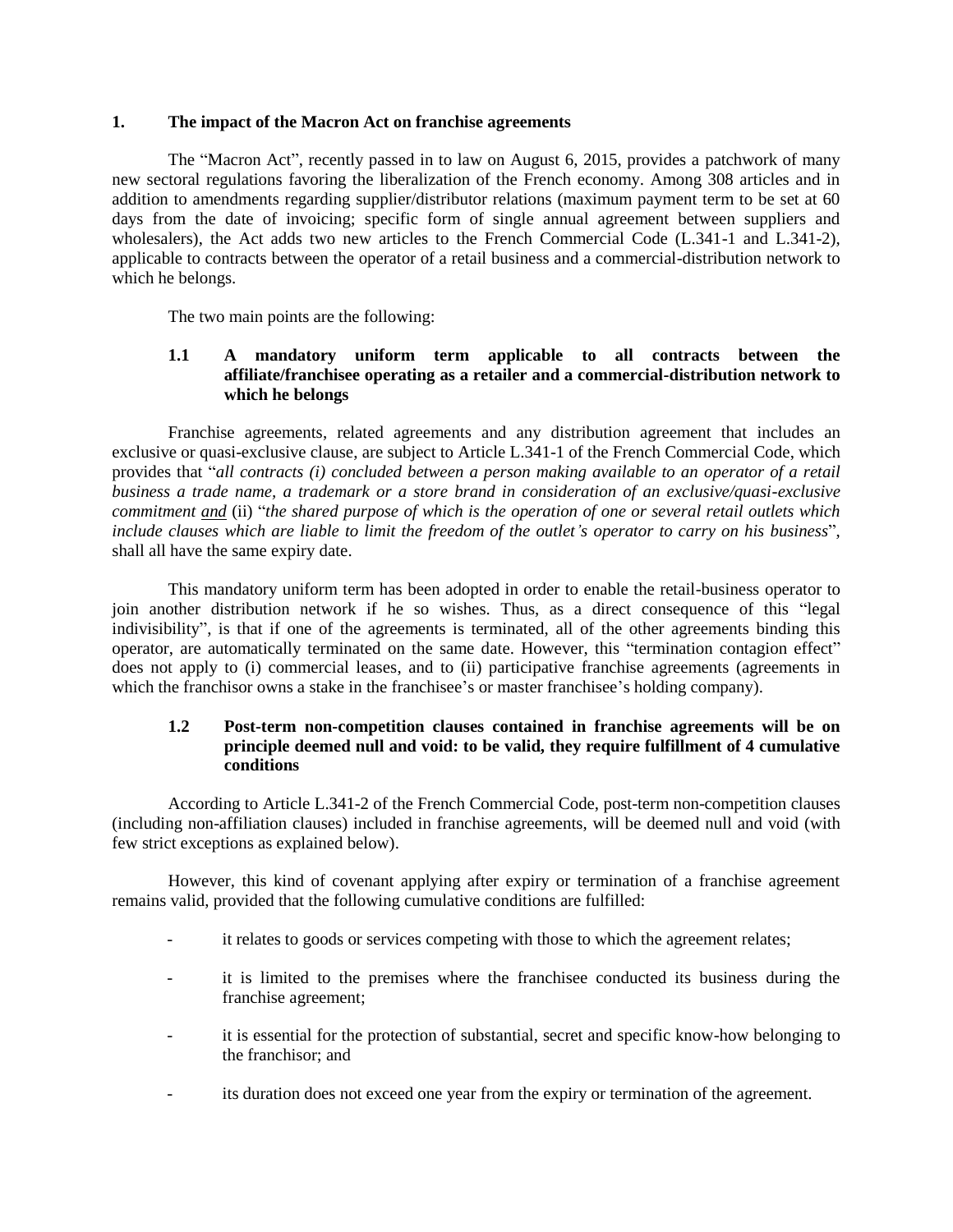These conditions are identical to those set out in Article 5.3 of the EU Exemption Regulation on Vertical Agreements (330/2010/EC) and to the EU case-law (ECJ January 28, 1986, *Pronuptia*).

It should have a significantly restrictive effect on the French case-law, which used to be more open-minded regarding post-term non-competition clauses, which were generally allowed (i) for a duration of more than one year in franchise agreements if proportionate to the interests to be protected and deemed necessary for the protection of the franchisor's know-how, and (ii) for the franchisee's exclusive territory or a radius of several kilometers around the franchisee's premises.

However, caution would seem to dictate waiting for the development of the case-law on interpretation of this provision and it cannot be ruled out that the Courts will interpret it in the light of European Union case law.

The most controversial provision passed at the first reading by the Parliament, namely, the general limitation of the term applicable to agreements within a distribution network, capped at 9 years, and the prohibition of implied renewal rights, was removed from the final version following intense lobbying by the French Franchise Federation and some major food retailers.

These new provisions shall enter in force after on August 6, 2016, but in the meantime any franchise agreement governed by French law should be made to comply with the "Macron Act" developments.

#### <span id="page-3-0"></span>**2. The Order dated February 10, 2016 reforming contract law: the expected consequences for franchise agreements**

#### **2.1 Introduction**

<span id="page-3-1"></span>Order  $N^{\circ}$  2016-131 dated February 10, 2016 reforming contract law, which will enter into force starting on October 1, 2016, modifies the French Civil Code in depth. It will govern automatically all agreements made after that date. Without waiting for that time, the various players in franchise agreements should adapt to these new rules and in particular when drafting franchise agreements, the negotiation of which has already begun and which are due to be entered into and/or become effective after October 1, 2016.

The following considerations seek to describe, on a non-exhaustive basis, the developments provided by the reform and which are likely to have a considerable impact on the structure of the franchisor/franchisee relationship.

Certain new provisions, to apply henceforth to all business contracts, are well known to franchisors already, such as the duty to negotiate and enter into agreement in good faith (Article 1104), or the general duty of pre-contractual disclosure, created by the new Article 1112-1 of the Civil Code, which has not extended in any way the duty for a franchisor subject to the Doubin Act dated December 31, 1989 (Articles L. 330-3 and R. 330-1 and 2 of the Commercial Code governing exclusive or quasi-exclusive relations between a licensor or franchisor, and the franchisee or licensee partner) to provide, within the 20 days preceding execution of the franchise agreement, any information of the essence for the purposes of the franchisee's consent (review/survey of the local and nationwide markets, franchisor's brand(s), names of the franchisor's officers, the two latest profit and loss statements, an updated list of franchisees, and if applicable a forecast profit and loss statement).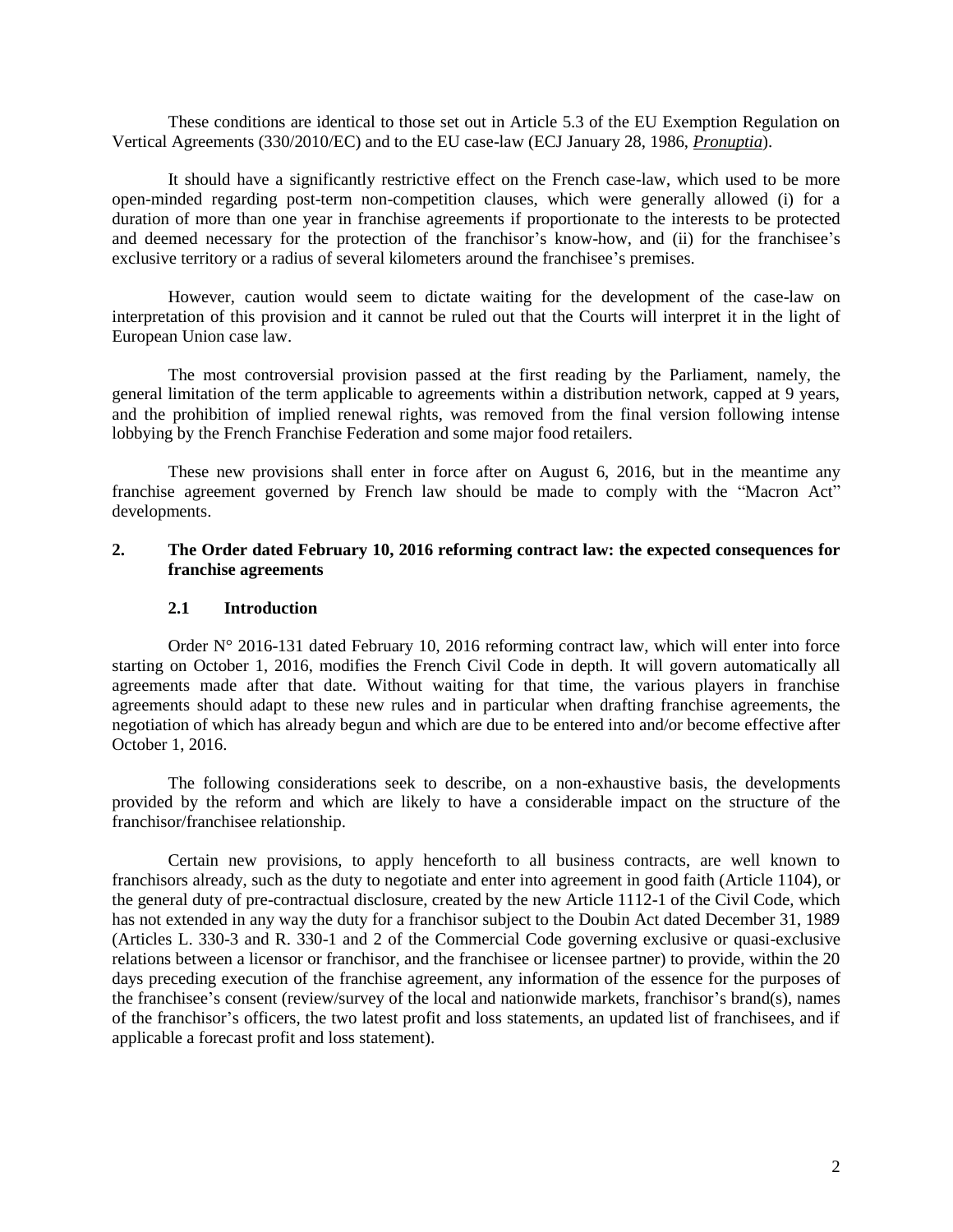Other novel provisions are likely to have an impact on franchise agreements and their parties, namely:

(i) in order to reinforce the contractual balance between the parties, the Courts have been granted new powers, which may impact significantly on the parties' autonomy, treated previously as a sacrosanct principle of contract law. Thus the Courts are granted discretion to amend the very terms of the agreement through the principle of "hardship" (*imprévision*), or to remove from an adhesion contract a clause creating a "*significant imbalance*". Thus, the Courts will not only have a right to void or terminate an agreement, as previously, but also henceforth to amend it, including its economic features: amendment or deletion of the clause.

In any event, this reform is a blow against legal security, as no contracting party will be able to rely on an assurance/certainty that the agreement will be performed on the terms agreed at the time when it was made.

(ii) the reform codifies the plea of breach, subject to implied review by the Court.

#### <span id="page-4-0"></span>**2.2 An extended opportunity for the Courts to interfere in order to rebalance a franchise agreement?**

#### *(i) Acceptance of Court-ordered amendment on the grounds of hardship*

<span id="page-4-1"></span>The new Article 1195 of the Civil Code provides that:

*"If a change in circumstances, unforeseeable at the time of execution of the agreement, makes performance unduly onerous for a party which had not agreed to bear the related risk, the latter may apply to the other party for renegotiation of the agreement. It shall continue to perform its obligations during the renegotiation.*

In the event of refusal or failure of the renegotiation, the parties may agree to terminate the agreement, at *such date and on such terms as they shall determine, or apply jointly to the Court for its adaptation. Absent agreement within a reasonable time, the Court may, upon one party's motion, amend the agreement or terminate it, at such date and on such terms as it shall determine*".

This article provides an option to challenge an agreement in the event of circumstances unforeseen by the parties. Yet until now, the French civil law had always denied the revision of agreements on the basis of hardship, and thereby displayed a steadfast allegiance to the binding nature of contracts: the Supreme Court has always denied the Courts a right, upon one party's motion, to remedy the imbalance caused by circumstance.

However, in practice, the economic players have multiplied contractual adaptations in order to anticipate the risks of upheaval, in particular through hardship clauses.

This is why the need to include in the Civil Code provisions relating to hardship was not necessarily felt, at least among large companies, which have legal departments and receive advice from lawyers experienced of such matters. On the other hand, this new system is of definite benefit to small and medium-sized enterprises which may now back their transactions with a statutory "safety net", in the absence of contractual provision for changed circumstances.

The wording of Article 1195 of the Civil Code provides for two stages. First, it imposes on the parties a duty to renegotiate the agreement, performance of which has become "*unduly onerous*" for one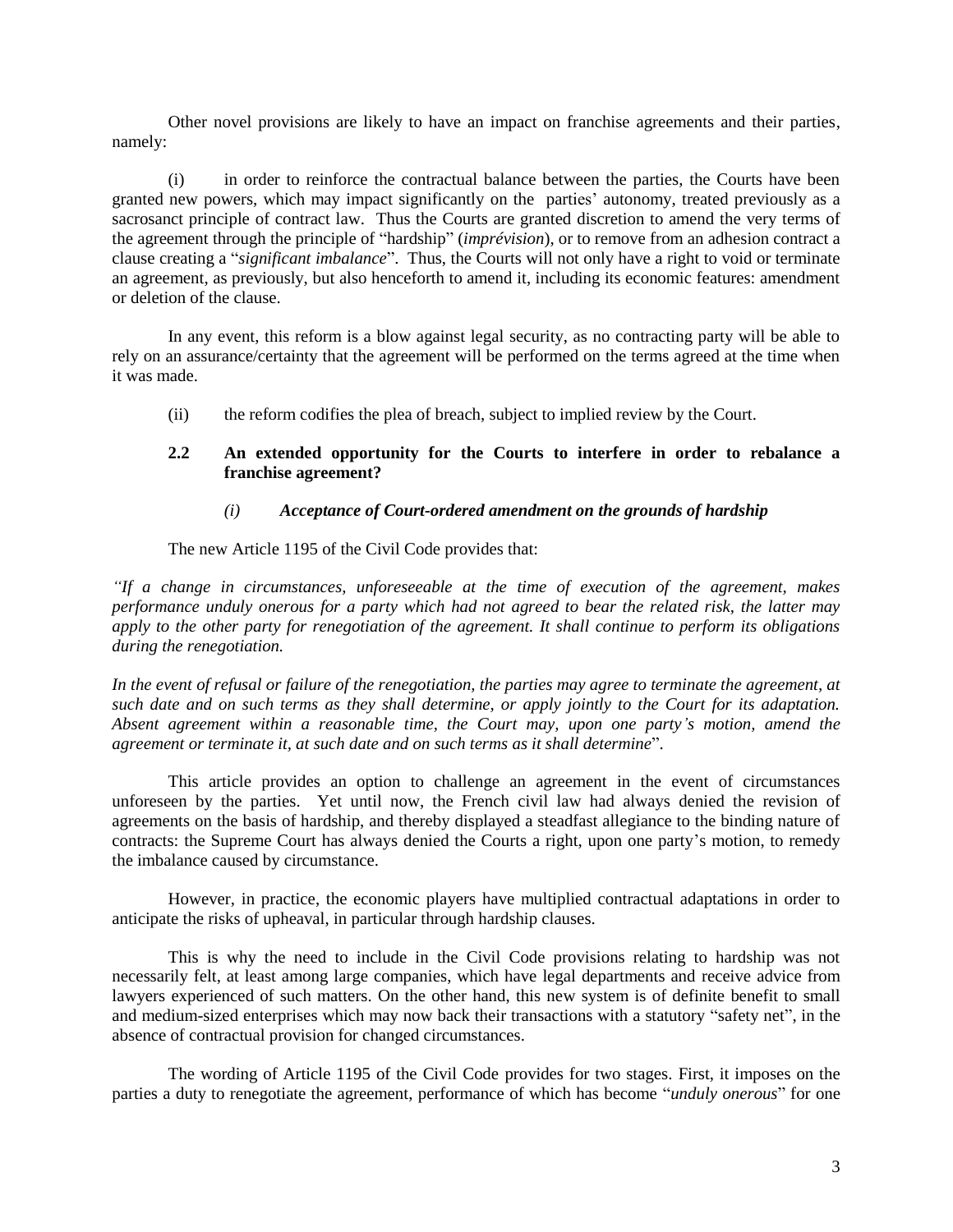of them, owing to an "*unforeseeable change in circumstances*", the "*risk*" of which had not been accepted by the victim. Second, if the renegotiation is denied or fails, the parties may choose, jointly, either contractual termination or a joint application to the Court for "*adaptation*" of the agreement. Absent agreement "*within a reasonable time*", they may unilaterally apply to the Court, which may "*amend the agreement or terminate it*".

The purpose of this provision is to encourage negotiation and incite the parties to make the negotiation succeed. It is of real practical value as it offers negotiation while providing alternatives in the event of failure.

Nevertheless, there are some limitations in the wording of Article 1195 of the Civil Code. The option to "*terminate*" the agreement "*at such date and on such terms*" as the Court shall set involves some uncertainty for the parties: as regards the date, which will the Court select as the end of the contractual relationship? Will the ruling be retroactive? As for the terms set by the Court, will they include indemnification for the party on which termination of the agreement is imposed?

An essential feature of the reform: as the provisions of Article 1195 are not mandatory in nature, it seems possible for the franchise agreement (i) to restrict or exclude the duty to renegotiate borne by the parties, and (ii) to bar the option for the Court to amend the agreement.

<span id="page-5-0"></span>The drafting of such a clause can be expected to be intricate, having regard in particular to the risk of its being held null and void as creating a significant imbalance between the parties' rights and duties.

### *(ii) Extension of the censure of unfair terms: deletion of clauses creating a significant imbalance*

The new Article 1171 of the Civil Code, created by the Order, provides that:

*"In an adhesion contract, any clause creating a significant imbalance between the rights and duties of the parties to the agreement shall be null and void.*

## *The evaluation of significant imbalance shall relate neither to the principal purpose of the agreement nor to the adequacy of the price to the service*".

This article is inspired by special areas of the law, to wit, consumer law and the law of restrictive trade practices. The concern in that legislation was to protect the parties in a weak bargaining position. By way of illustration, the following has been held to create significant imbalances: (i) a clause providing that delivery times were stated for information only and providing for damages in the event of the buyer's termination of the sale for late delivery;<sup>1</sup> and (ii) a clause for termination without cause of an open-ended agreement<sup>2</sup>. The criteria usually selected by the case-law are a partner's dependency, the lack of reciprocity or consideration, and the disproportion between the parties' obligations.

This notion of significant imbalance is also used in consumer law. The current Article L. 132-1 of the Consumer Code treats as unfair, in agreements between professionals and non-professionals, "*clauses, the purpose or effect of which is to create, to the detriment of the non-professional or consumer, a significant imbalance between the rights and duties of the parties to the agreement*". In that area, the legislator used the technique of lists of terms presumed to be unfair, and therefore void. There is

 $\frac{1}{1}$ Paris Court of Appeals, N° 08/21750, April 27, 2011, *Mr. Bassam v. SNC Société Presse Pars Services*.

<sup>2</sup> Rouen Court of Appeals, N° 12/01200, December 12, 2012, *Société Azuki v. Société Sofresid*.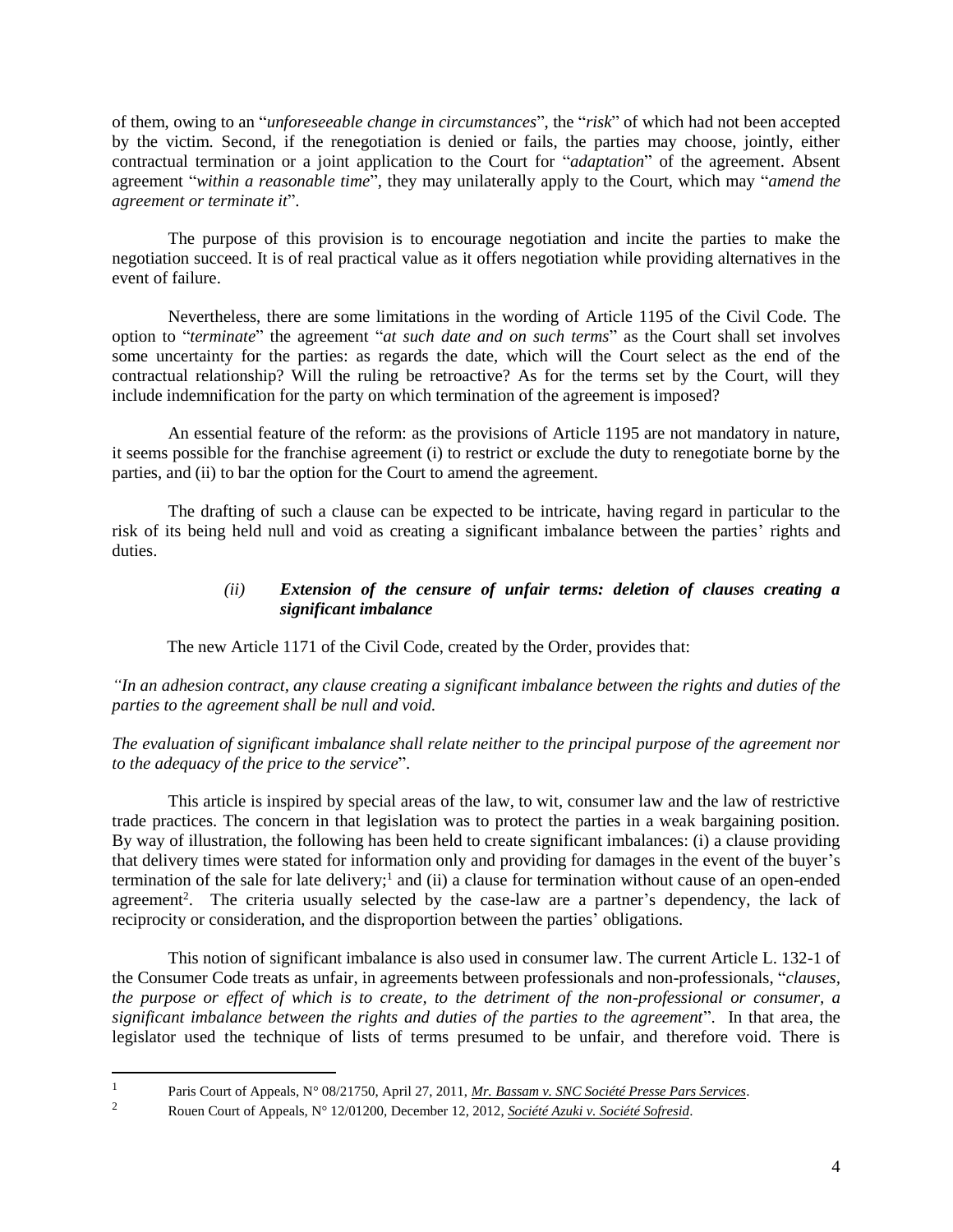accordingly a black list of twelve unfair terms (Article R. 132-1 of the Consumer Code), and a gray list of terms presumed to be unfair (Article R. 132-2 of the said Code). The criteria used by the precedents in consumer law are the same as those used for anti-trust law, to wit, unilateral discretionary power, uneven allocation of risk, benefits without consideration, or lack of reciprocity.

## *The scope of review of significant imbalance: restriction to adhesion contracts*

<span id="page-6-0"></span>The scope of unfair terms is restricted under Article 1171 to "*adhesion contracts*", where such clauses are most common. This notion has now been delineated by the definition under Article 1110 of the Civil Code, whereby: "*an adhesion contract is one in which the terms and conditions, not subject to negotiation, are pre-determined by one of the parties*".

Is there a rebuttable presumption that a franchise agreement is to be characterized as an adhesion contract, since the various franchise agreements entered into by a franchisor reproduce the same terms, with a concern for consistency and contractual unity within the network? In the final analysis, it will all depend on how the case-law will interpret the concept of adhesion contracts under this new legislation.

In order to avoid franchise agreements being treated as adhesion contracts, or at least in order to secure evidence in the event of future litigation, the franchisor must be able to prove that the agreement was negotiated with the franchisee, or at the very least that certain terms are the outcome of negotiation.

With that concern for legal security, the display of "conspicuous evidence" of negotiation in the agreement itself is desirable. Thus, the recitals to the agreement can specify that the franchisee had an opportunity to negotiate it, with assistance from advisers, or an appendix to the agreement could include a written report on the whole process of contract negotiation.

In addition, Article 1171 of the Civil Code does not deal with the relationship between generallyapplicable law and special areas of law. For instance, the legislation based on the Order does not specify how it is to fit with the Commercial Code, even though both instruments may relate to franchise agreements, and likewise all agreements made between professionals.

Article 1105 of the Civil Code, however, fills that gap by enacting the precedent-based rule whereby general rules apply subject to special rules. More specifically, it provides that:

"*Special rules relating to certain contracts are established in the provisions specific of each of them. General rules are applicable subject to these special rules.*"

# *The manner of the Courts' evaluation of significant imbalance*

<span id="page-6-1"></span>Under consumer law, the legislator favors a comprehensive approach of the contract having regard to the circumstances in which it is made. The list of terms presumed to be unfair contained in Articles R. 132-1 and R. 132-2, however, requires the Court in fact to evaluate the significant imbalance clause by clause. Unlike consumer law, anti-trust law does not list any terms presumed to be unfair or contain specific indications under Article L. 442-6,I, 2° of the Commercial Code setting the manner of the Courts' evaluation of significant imbalance.

In most cases, the Courts perform a concrete evaluation and accordingly a comprehensive analysis of the agreement in order to determine by reference to the background whether or not the parties negotiated.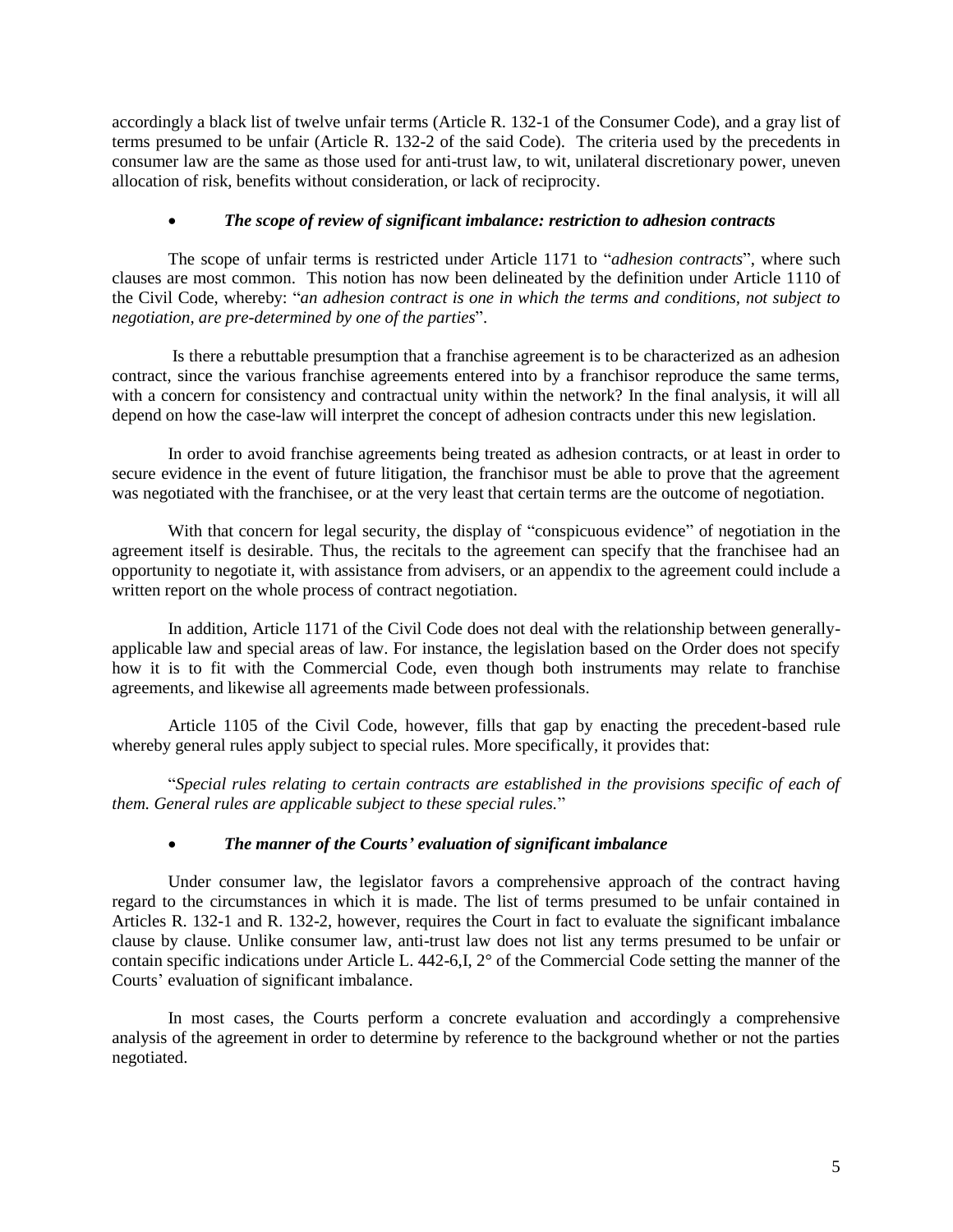Recently, in two judgments dated March 3, 2013 and one dated September 29, 2015,<sup>3</sup> the Supreme Court seems to have put an end to the uncertainty as to whether, in particular, significant imbalance was to be evaluated on the basis of an analysis clause by clause, or of an analysis of the contract as a whole. The Court upheld the convictions of two leading retailers on the basis of significant imbalance, and chose the concrete evaluation of the imbalance selected by the lower Courts, by performing "*a comprehensive and concrete evaluation of the agreement*", 4 and by assessing "*the background against which it [had been] made and its structure*". 5

Accordingly, two kinds of recommendations may be made:

- the first is that the Courts applying generally-applicable law ought to prefer a comprehensive approach of the agreement to a clause-by-clause approach, especially since unlike consumer law, the generally-applicable law contains no list of terms presumed to be unfair;
- the second is for evaluation to be performed *in concreto* with regard to the background against which the agreement containing the significantly-unbalanced term was made: analysis *in concreto* provides a limitation of the review of significant imbalance. This allows evaluation of the substantial character of the significant imbalance.

Such a comprehensive and practical approach is essential for the Courts' evaluation of the validity of terms contained in a franchise agreement, as the protection of know-how justifies the inclusion of contract terms restricting both the franchisee's freedom to trade and his freedom of establishment/enterprise.

The Courts should take into account the specific features of a franchise agreement when evaluating the validity of its terms mirroring the Competition Authority's acceptance of the effect of these contractual boundaries for the purposes of anti-trust law: where they are needed for, and proportionate to, the protection of identifiable, secret and substantial know-how, in addition to the resulting gains of economic efficiency for consumers.

# *The rules of review of significant imbalance: the beneficiaries of the right of action*

<span id="page-7-0"></span>The new Article 1171 of the Civil Code does not expressly identify the beneficiary of the right of action for significant imbalance. This is a conspicuous divergence from the special areas of law, which provide for mechanisms of referral to the courts by certain parties not privy to agreements affected by significant imbalance.

Thus, in the law of restrictive trade practices, Article L. 442-6-III provides not only that the action may be brought before the appropriate civil or commercial court by "*any party proving an interest*", but also "*by the Public Prosecutor, by the Minister in charge of the economy or by the Chairman of the Competition Authority when the latter observes, in a matter within his jurisdiction, a practice referred to under this Article*".

In the specific case of a franchise agreement, the right of action is restricted to the franchisee himself, unless the clause(s) of which the franchisee complains is (are) applied to all the franchisees of the network and directly or indirectly affect the consumers and/or competitors.

l

<sup>&</sup>lt;sup>3</sup> Cass. Com., September 29, 2015, N° 13-25.043.<br>4 Cass. Com. Marsh <sup>2</sup>, 2015, N° 14, 10,007.

<sup>&</sup>lt;sup>4</sup> Cass. Com. March 3, 2015, N° 14-10.907.<br> **6** Cass. Com. March 3, 2015, N° 13, 27, 525

Cass. Com. March 3, 2015, N° 13-27.525.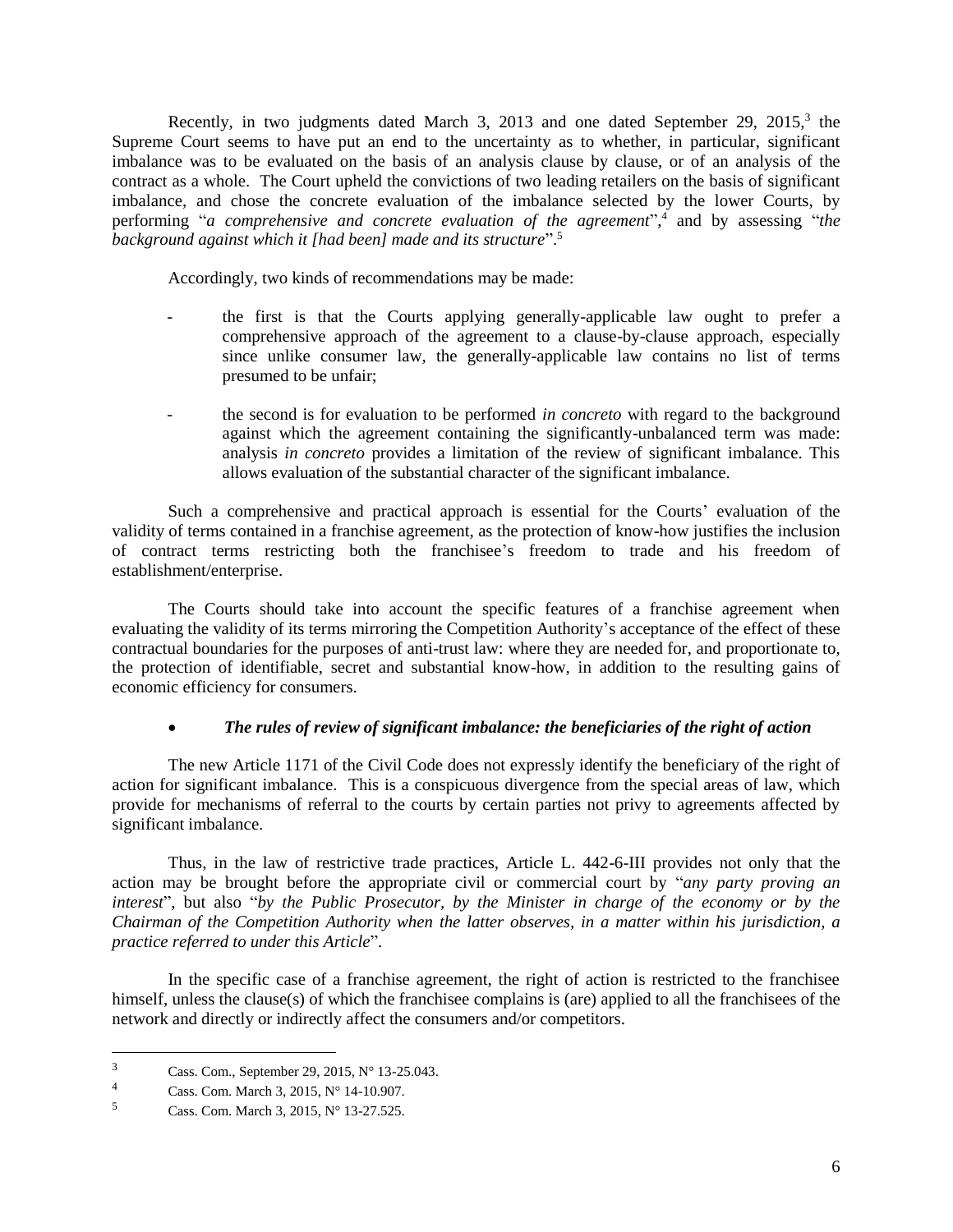## *The sanction of significant imbalance*

<span id="page-8-0"></span>Article 1171 of the Civil Code provides that the unfair term shall be "*null and void*". This provision is mandatory.

This sanction, provided under generally applicable law, is the same as provided for under consumer law by Article L. 132-1<sup>6</sup>. It deviates from the solution under the law governing restrictive trade practices according to which the existence of significant imbalance may cause its originator to incur liability through an action in damages.

## *The recommendations for the franchisor to avoid a characterization of significant imbalance*

<span id="page-8-1"></span>Certain recommendations may be made for a franchisor to avoid being exposed to a charge of making the franchisee subject to an unbalanced obligation<sup>7</sup>, naturally in a situation governed by neither the Commercial Code nor the Consumer Code.

In this regard the franchisor must adapt the way it negotiates and drafts franchise agreements. Without excising the necessary protection of its know-how, it should prevent, insofar as possible, the franchise agreement being treated as an adhesion contract. For that purpose, the agreement should contain "conspicuous evidence" of negotiation, and in any event, not contain terms imposing on the franchisee any obligation that is unilateral and non-reciprocal, or excessive and out of proportion with the interests to be protected.

Characterizing a franchise agreement as an adhesion contract will not, however, result in the eradication of terms regarded as excessively unbalanced, provided that the franchisor supports them with objective grounds, the foremost being the preservation of its know-how.

# **2.3 Codification of the plea of breach under the Courts' supervision**

<span id="page-8-2"></span>A plea of breach, by provisionally freezing a contract's effects, may be used as an alternative form of amicable resolution of contract disputes. The plea of breach is a newcomer to the Civil Code, whereas it was previously based solely on precedent, grounded -indirectly- in the (former) Article 1184 of the Civil Code, which was initially intended for other purposes. A plea of breach creates a holding position, by freezing provisionally the liability for an obligation to be provided by the party raising it, until a new event or new behavior by the other contracting party breaks the deadlock.

It is a response -coercive but provisional- intended to put pressure on the partner to perform its obligations. The response needs to be measured and proportionate: withholding performance is to be handled with care, when the non-performing obligor is in such economic dependency that the plea of breach raised against it might jeopardize its business.

The Order provides for it in two forms, in two separate Articles as follows:

(i) First, a plea of ordinary breach permits one party to withhold performance, even though it is due, if the other party fails to perform. It is now based on Article 1219 of the Civil Code, which provides that "*a party may refuse performance of its obligation, even though it is due, if the other fails to* 

l

<sup>&</sup>lt;sup>6</sup> That Article will become L. 212-1 starting on July 1, 2016.

<sup>7</sup> Vogel & Vogel blog, "*Négociation commerciale : quelles précautions prendre pour éviter d'être accusé de déséquilibre significatif ?*", June 30, 2015.